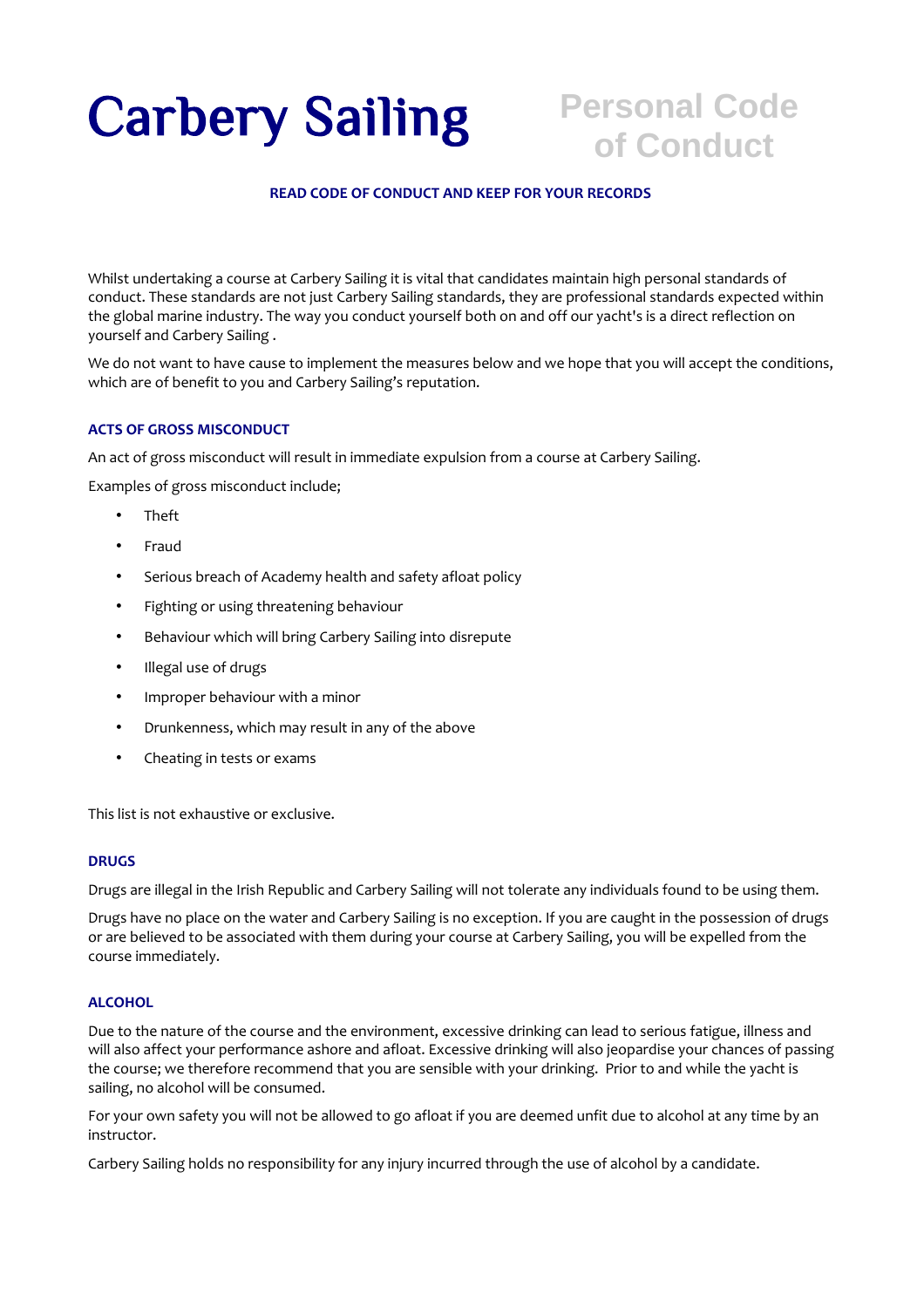#### **FIGHTING / BRAWLING**

Life on-board a yacht involves living and working with people in restricted conditions. There is no place for aggressive behaviour and could result in expulsion from the course.

#### **DAMAGE TO CARBERY SAILING'S EQUIPMENT**

Whilst on-board Carbery Sailing's yacht's you are responsible for treating all equipment and property with due care and attention. You will be briefed by the staff on how you should handle the equipment both on and off the water. Accidents and breakages do happen, however, if believed that the damage was due to blatant negligence then you will be charged for repair or replacement.

#### **DISCIPLINE**

We do not wish to resort to disciplinary measures, however, if it is felt that your conduct is not acceptable, your instructor will raise the issues with you. If the matter is serious then it will be dealt with by the School Principle or another Senior Manager in his absence, and may result in your expulsion from the course.

Acts of gross misconduct will result in immediate dismissal from the course.

#### **BRINGING CARBERY SAILING INTO DISREPUTE**

Carbery Sailing has a good reputation in the local community and the yachting industry. Any person who brings Carbery Sailing into disrepute will be asked to withdraw from the course.

#### **Please Ensure That You Have Read And Understood All Of The Above Points,**

**And Return The Signed Form To Confirm Your Acceptance.** 

**If You Have Any Queries Please Do Not Hesitate To Contact Us.**